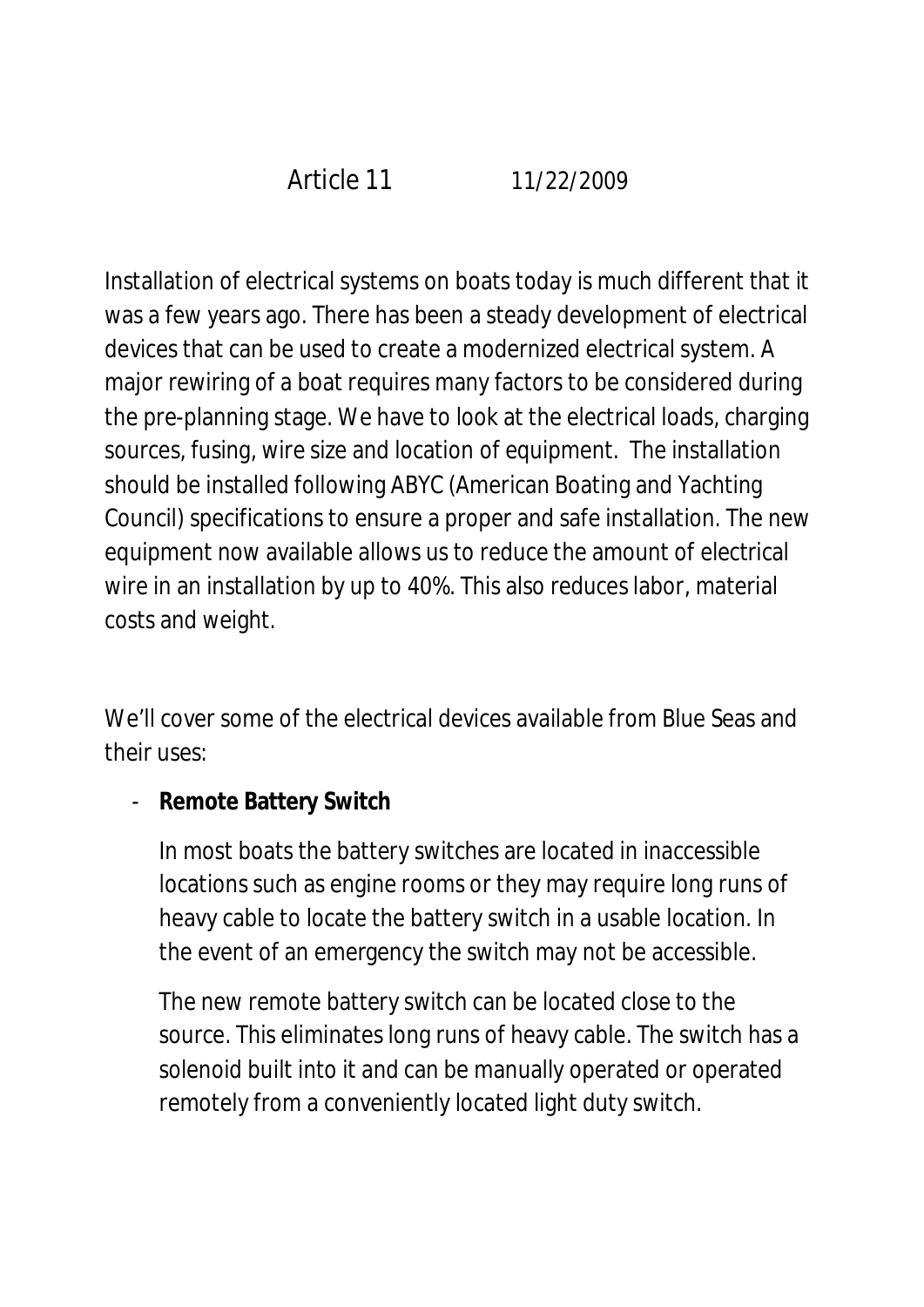- **Automatic Charging Relays**

Previously when charging multiple battery banks, isolators where the preferred chose. They can create problems if not installed properly. The main problem is a 0.5 to 0.7 voltage drop across the diodes as well as heat generated which is lost power. If the alternator has an internal regulator and sense wire then the batteries cannot get properly charged due to a low charge voltage. An isolator requires the sense wire to be connected to the diode output to trick the alternator to output 0.5 to 0.7 volts higher.

The ACR or automatic charge relay séances the voltage output from a charge source and will close when the voltage rises to a predetermined value usually around 13.2 volts. This parallels the batteries during the charge cycle and isolates the battery when the charge source drops. Light duty models are available to handle current up to 120 amps. Heavy duty models will handle up to 500 amps continuously

### **Heavy Duty Solenoids**

We now see more heavy loads on boats which need to be turned on or isolated when not in use. There are bow and stern thrusters, windlasses, davits and dingy platforms. These are high amperage loads requiring heavy duty cabling and a means to operate safely. .

The heavy duty solenoids work well for turning on and off these devices. We can operate these solenoids using light wire and switches in user friendly locations. The solenoids can handle continuous loads of up to 450 amps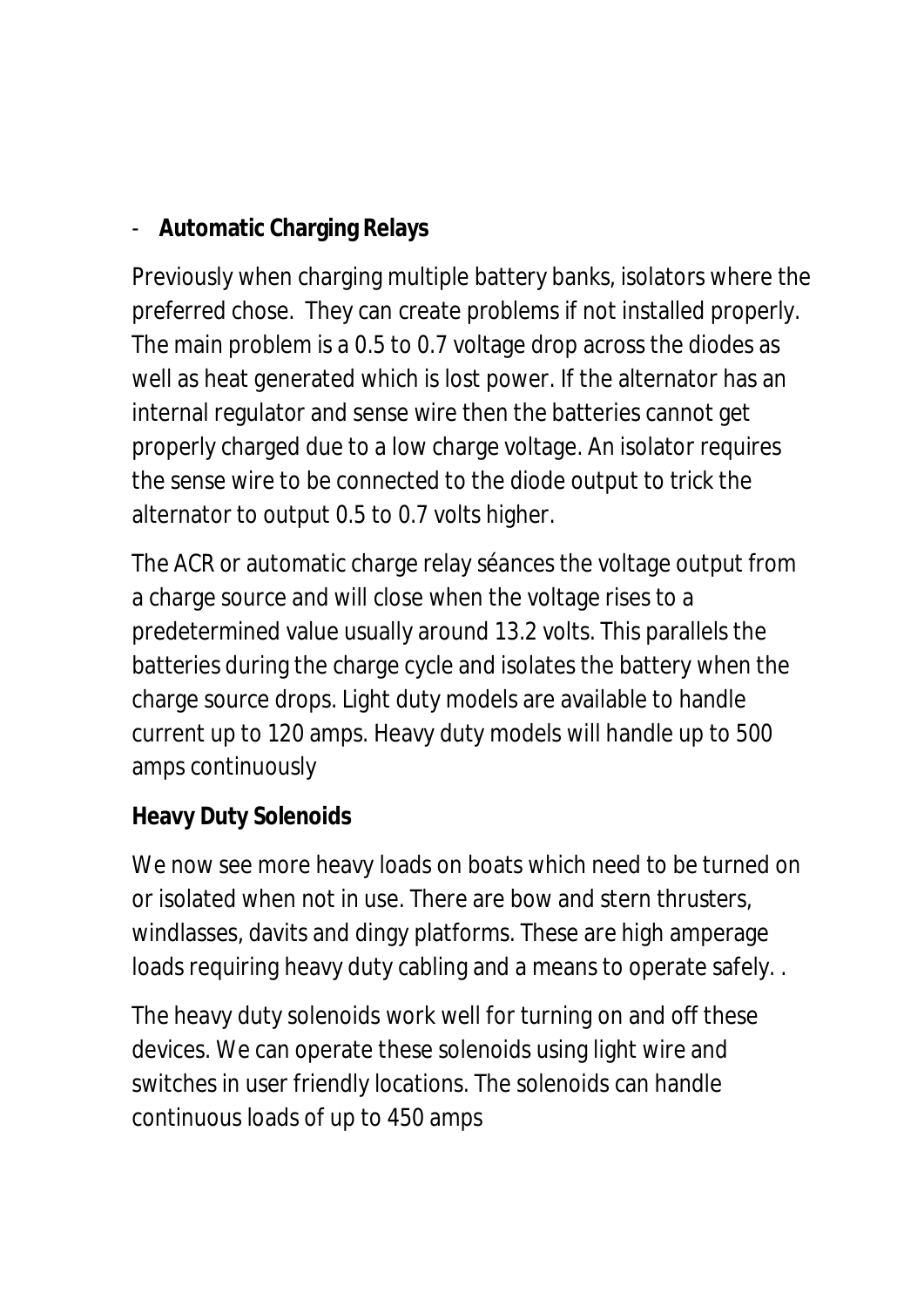## **Fusing**

Proper fusing is very important to protect equipment and prevent overloading of circuits. Equipment today can have current draws up to 700 amps. There are many different types of fuses available and it is important to select the correct type of fuse for a specific operation. The interrupting capacity and amperage rating has to be taken into consideration when selecting fuses. T fuses are the recommended fuse used on inverters and are available up to 400 amps of load and 20,000 amps of interrupting capacity. The wrong type of fuse could cause an aching situation when it fails causing severe burning and damage.

### **Buss Bars**

Buss bars are necessary to connect multiple heavy cables. The terminals on a battery should be limited to one good connection. Heavy loads will suffer resistance and heating if multiple connections are placed on the battery terminals. The buss bars should also be rated for the calculated load.

# **Digital Switching**

Digital switching is becoming more prevalent and seen on many new boats. Cole Hersee is a system that we use. The advantage of this system is to eliminate a mass of wiring running from the loads to operating switches at the helms. In an older boat with twin engines and dual stations you would have a large bundle of wire running from bilge pumps lights and many other system to switches at the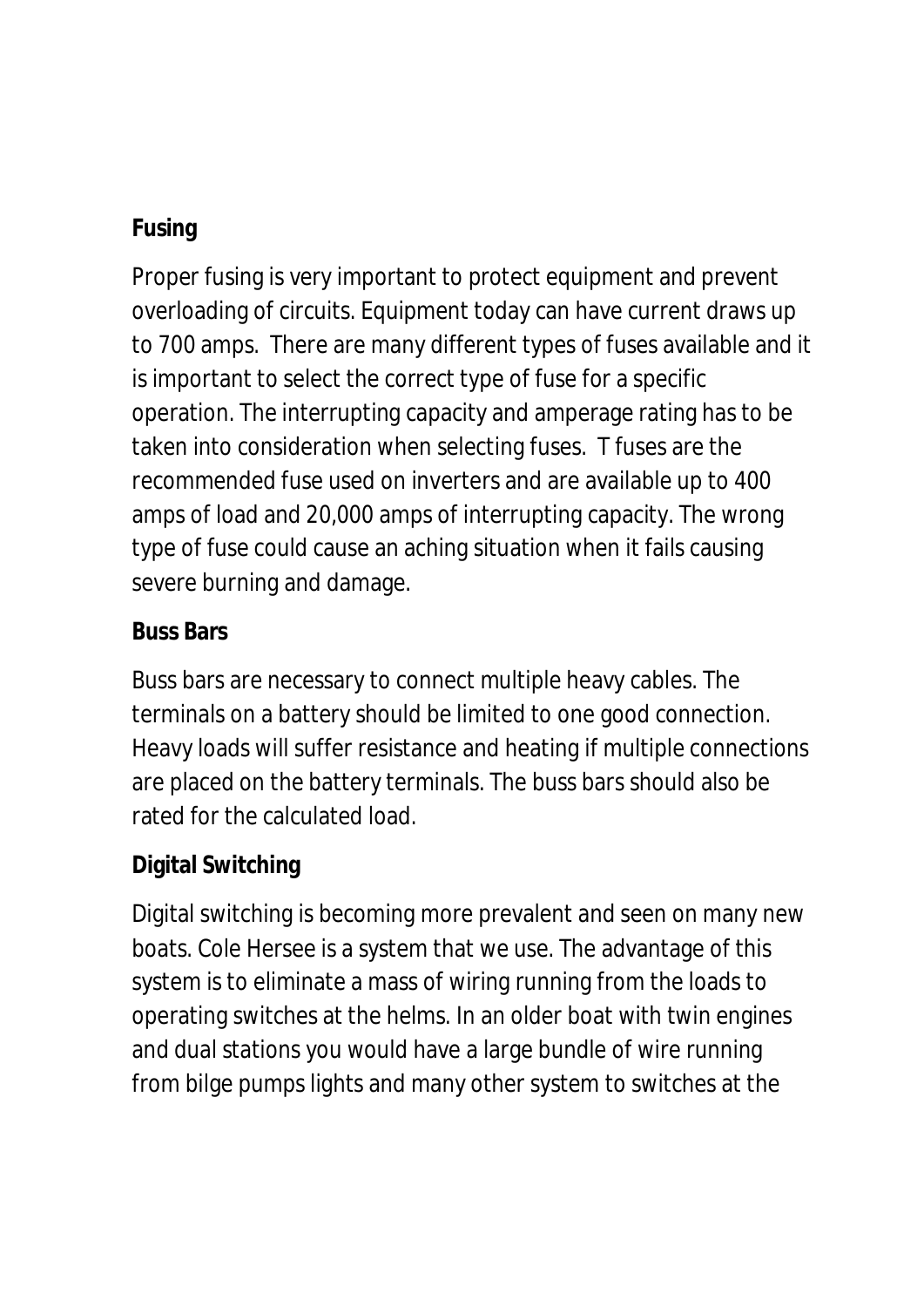lower helm and then to the upper helm. With digital switching this mass of wires can be eliminated.

The system consists of three components:

## A/ Digital switches

These attractive switches are located at each helm and can be programmed to do many different functions as required. They can be ON/OFF, Mon On/OFF, or any combination that maybe required.

```
B/ Switch Interface Module (SIM)
```
The SIM will be located near the switches; the switches are plugged into the SIM with individual ribbon cables. Each SIM can handle eight switches. The SIM's are then daisy chained together with a light four wire data cable.

### C/ Power Distribution Module (PDM)

The PDM's would be located near the load centres. For example you may have one or two in the engine compartment close to loads like the bile pump, blowers, engine parallel solenoids and any other load in the area. The PDM can handle 8 different circuits at up to 20 amps per circuit. A 100 amp power supply is run to the PDM. The Data cable from the SIM is connected to the SIM

We can then connect the system up to a computer and program each circuit for amperage rating and how we want the switch configured. System alarms can also be incorporated.

This system eliminates a major mass of cabling and future problems.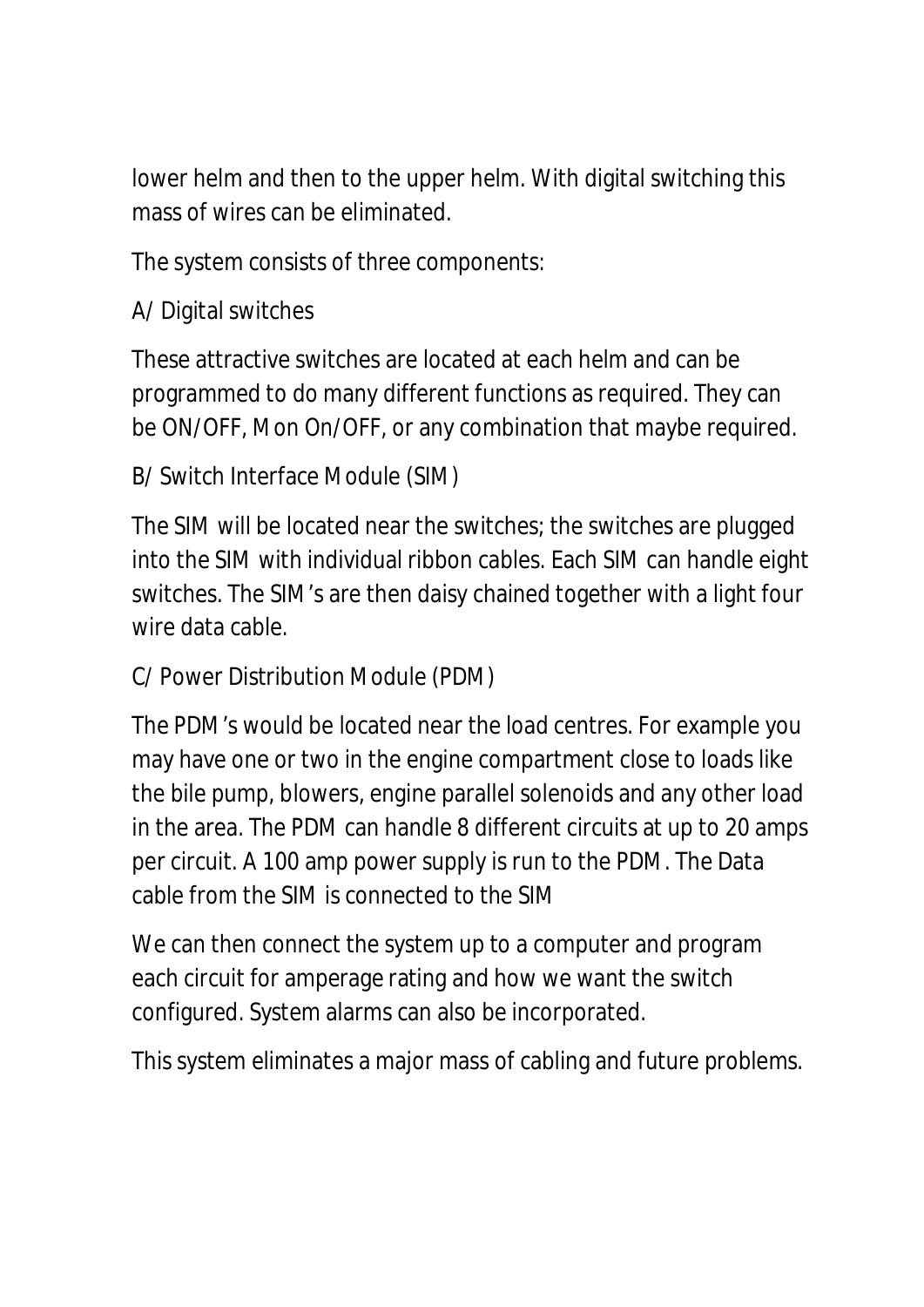## **Maretron NMEA 2000**

The future now is NMEA 2000 in which a central 4 conductor data buss which is routed throughout the boat. Sensors, equipment and displays are connected to the buss using data drop cables tied into the main buss. This allows electronic equipment from manufactures of certified NMEA 2000 products to network on a common buss and share information. Devices such as GPS, Depth, wind, and weather and engine data just to mention a few can be displayed on NMEA 2000 chart plotters, computers and standalone displays.

First developed and mainly for electronics we will soon see sensors for all systems on a boat.

This will allow us to operate and monitor

- Engine data
- Tank levels
- Electronics
- AC distribution system
- DC distribution systems

The NMEA buss system also eliminates multiple runs of cabling throughout the boat and makes future addition of equipment easier to install.